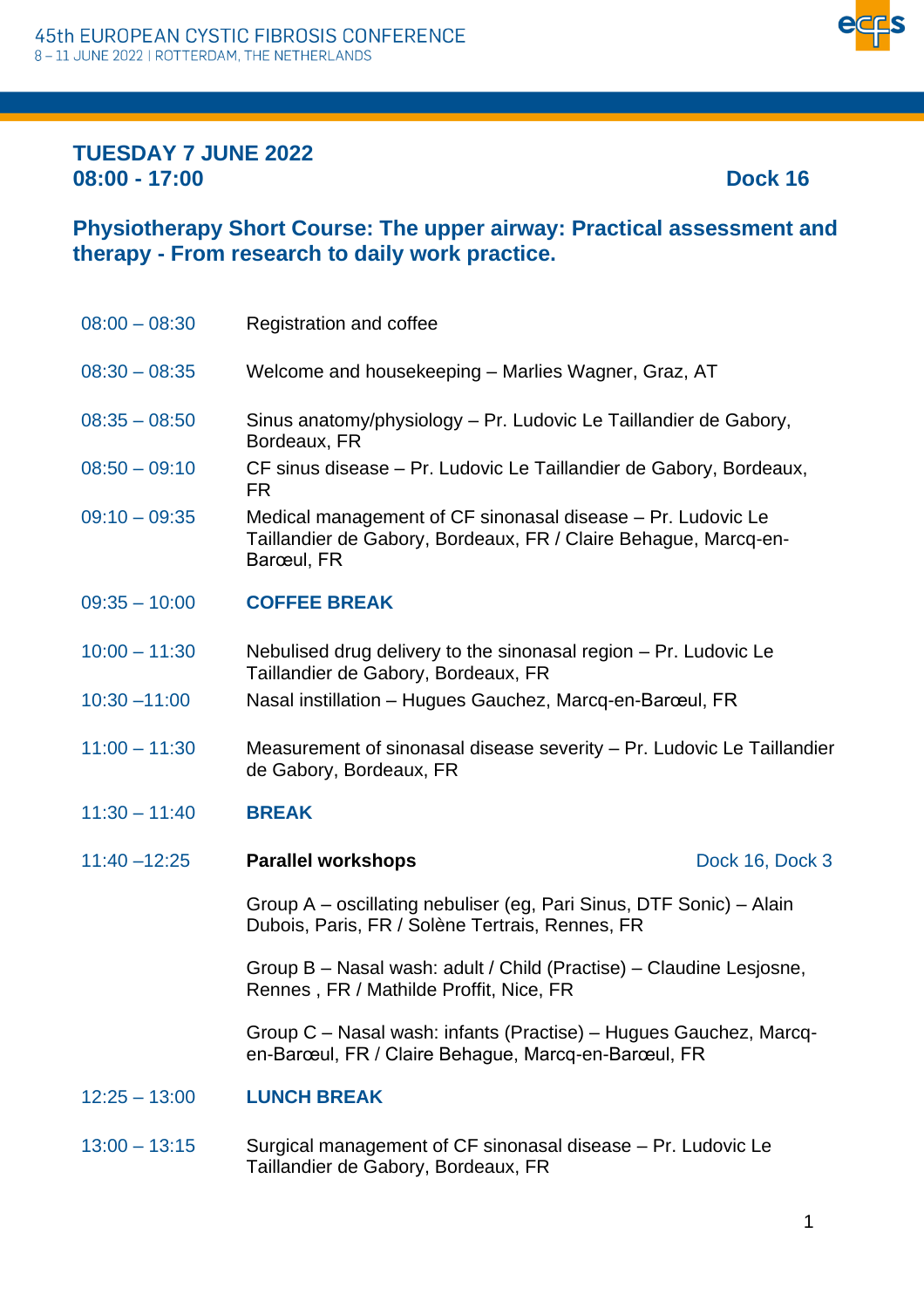

| $13:15 - 13:30$ | Therapeutic ultrasound – Pr. Ludovic Le Taillandier de Gabory,<br>Bordeaux, FR / Hugues Gauchez, Marcq-en-Barœul, FR |
|-----------------|----------------------------------------------------------------------------------------------------------------------|
|                 |                                                                                                                      |

- 13:30 13:45 Retronasal drug delivery Pr. Ludovic Le Taillandier de Gabory, Bordeaux, FR
- 13:45 14:45 Hygiene, precautions, contraindications Pr. Ludovic Le Taillandier de Gabory, Bordeaux, FR
- 14:45 15:10 **COFFEE BREAK**
- 15:10 15:55 **Parallel workshops** Dock 16, Dock 3

Group A – Nasal wash : adult/child – Claudine Lesjosne, Rennes , FR / Mathilde Proffit, Nice, FR

Group B – Nasal wash : infants – Hugues Gauchez, Marcq-en-Barœul, FR / Claire Behague, Marcq-en-Barœul, FR

Group C – oscillating nebuliser (eg, Pari Sinus, DTF Sonic) – Alain Dubois, Paris, FR / Solène Tertrais, Rennes, FR

#### 15:55 – 16:40 **Parallel workshops** Dock 16, Dock 3

Group A – Nasal wahs : infants – Hugues Gauchez, Marcq-en-Barœul, FR / Claire Behague, Marcq-en-Barœul, FR

Group B – oscillating nebuliser (eg, Pari Sinus, DTF Sonic) – Alain Dubois, Paris, FR / Solène Tertrais, Rennes, FR

Group C – Nasal wash: adult/child – Claudine Lesjosne, Rennes , FR / Mathilde Proffit, Nice, FR

16:40 – 17:00 Advice to patients – Hugues Gauchez, Marcq-en-Barœul, FR